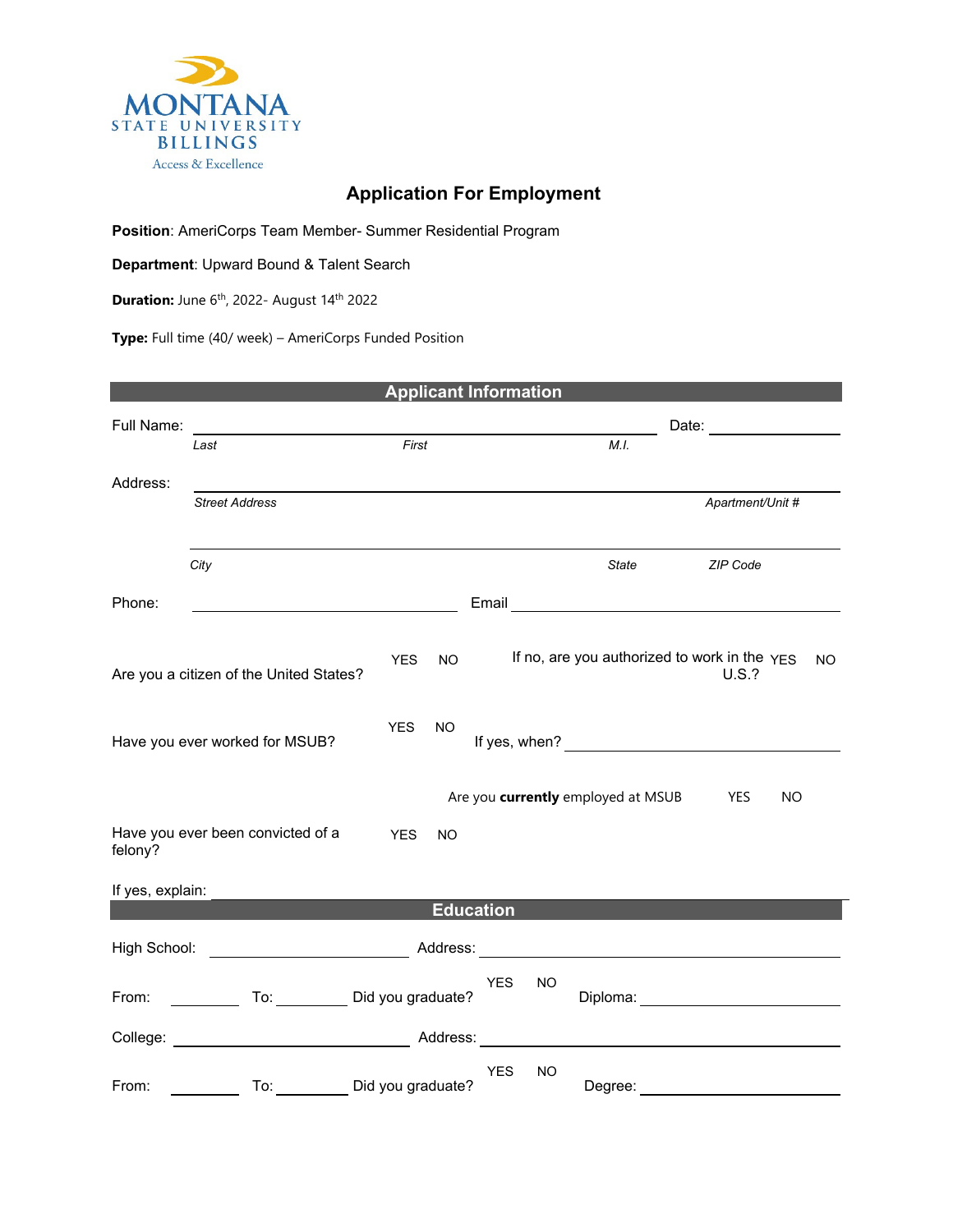| Other:                                                      |                                                                                                                        |                     | Address:                   |                         |           |         |                                                                                                      |
|-------------------------------------------------------------|------------------------------------------------------------------------------------------------------------------------|---------------------|----------------------------|-------------------------|-----------|---------|------------------------------------------------------------------------------------------------------|
| From:                                                       | To:                                                                                                                    | Did you graduate?   | <b>Previous Employment</b> | <b>YES</b><br><b>NO</b> |           | Degree: |                                                                                                      |
| Company:                                                    | and the control of the control of the control of the control of the control of the control of the control of the       |                     |                            |                         |           |         |                                                                                                      |
| Address:                                                    | <u> 1980 - Johann Barbara, martin amerikan basar dan berasal dalam basar dalam basar dalam basar dalam basar dala</u>  |                     |                            |                         |           |         | Supervisor: Victor Communication                                                                     |
| Job Title:                                                  |                                                                                                                        |                     | Starting Pay: \$           |                         |           |         |                                                                                                      |
| Responsibilities<br>(Please briefly<br>list):               |                                                                                                                        |                     |                            |                         |           |         |                                                                                                      |
|                                                             |                                                                                                                        |                     |                            |                         |           |         |                                                                                                      |
| From:                                                       |                                                                                                                        |                     |                            |                         |           |         |                                                                                                      |
| May we contact your previous supervisor for a<br>reference? |                                                                                                                        |                     |                            | <b>YES</b>              | <b>NO</b> |         |                                                                                                      |
|                                                             |                                                                                                                        |                     |                            |                         |           |         |                                                                                                      |
| Company:                                                    | <u> 1989 - Johann Stoff, deutscher Stoffen und der Stoffen und der Stoffen und der Stoffen und der Stoffen und der</u> |                     |                            |                         |           |         | Phone: _______________________                                                                       |
| Address:                                                    | <u> 1980 - Johann Barn, mars ann an t-Amhain Aonaich an t-Aonaich an t-Aonaich ann an t-Aonaich ann an t-Aonaich</u>   |                     |                            |                         |           |         | Supervisor: Victor Andrew Control Control Control Control Control Control Control Control Control Co |
| Job Title:                                                  | Starting Pay: \$                                                                                                       |                     |                            |                         |           |         |                                                                                                      |
| Responsibilities<br>(Please briefly<br>list):               |                                                                                                                        |                     |                            |                         |           |         |                                                                                                      |
|                                                             |                                                                                                                        |                     |                            |                         |           |         |                                                                                                      |
|                                                             |                                                                                                                        |                     |                            |                         |           |         |                                                                                                      |
| From:                                                       |                                                                                                                        | To: $\qquad \qquad$ |                            |                         |           |         |                                                                                                      |
| May we contact your previous supervisor for a<br>reference? |                                                                                                                        |                     |                            | <b>YES</b>              | <b>NO</b> |         |                                                                                                      |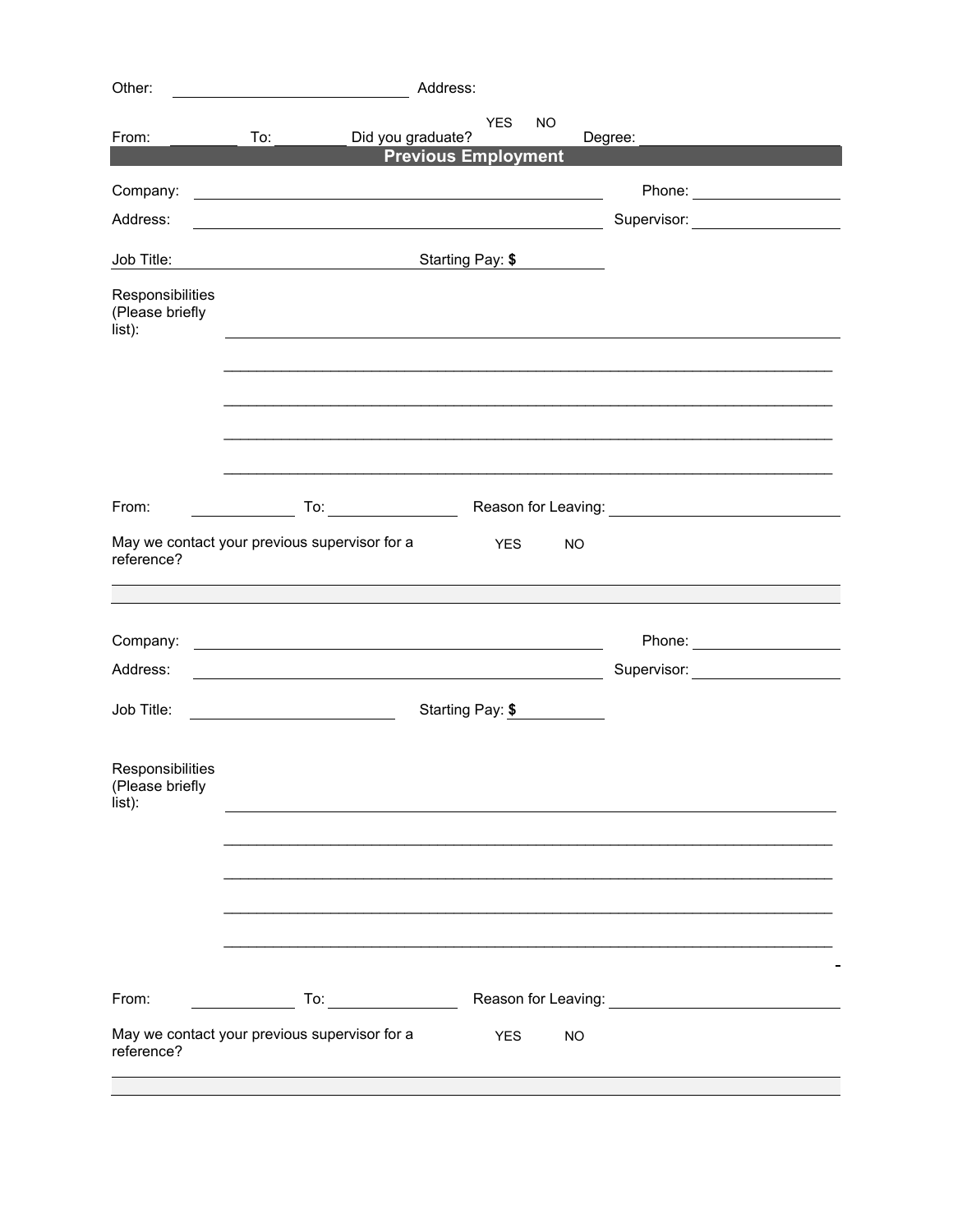| Company:                                      | <u> 1980 - Johann Harry Harry Harry Harry Harry Harry Harry Harry Harry Harry Harry Harry Harry Harry Harry Harry</u> |                                                                                                                       |                                   |
|-----------------------------------------------|-----------------------------------------------------------------------------------------------------------------------|-----------------------------------------------------------------------------------------------------------------------|-----------------------------------|
| Address:                                      |                                                                                                                       |                                                                                                                       | Supervisor: ____________________  |
| Job Title:                                    |                                                                                                                       | Starting Pay: \$                                                                                                      |                                   |
| Responsibilities<br>(Please briefly<br>list): |                                                                                                                       |                                                                                                                       |                                   |
|                                               |                                                                                                                       |                                                                                                                       |                                   |
|                                               |                                                                                                                       |                                                                                                                       |                                   |
| From:                                         |                                                                                                                       | To: Reason for Leaving: No. 2006. No. 2014. To: Network and Season for Leaving:                                       |                                   |
|                                               |                                                                                                                       | May we contact your previous supervisor for a reference?  YES NO                                                      |                                   |
|                                               | Please list three professional references.                                                                            | <b>References</b>                                                                                                     |                                   |
|                                               |                                                                                                                       |                                                                                                                       | Relationship: ___________________ |
| Company:                                      |                                                                                                                       | <u> 1989 - Johann Harry Harry Harry Harry Harry Harry Harry Harry Harry Harry Harry Harry Harry Harry Harry Harry</u> | Phone: __________________         |
| Email                                         |                                                                                                                       |                                                                                                                       |                                   |
| Full Name:                                    |                                                                                                                       |                                                                                                                       | Relationship: ___________________ |
| Company:                                      | <u> 1980 - Andrea Andrew Maria (h. 1980).</u><br>1901 - Andrew Maria (h. 1902).                                       |                                                                                                                       | Phone: <u>____________</u>        |
| Email<br>Address:                             |                                                                                                                       |                                                                                                                       |                                   |
| Full Name:                                    |                                                                                                                       |                                                                                                                       | Relationship: ___________________ |
| Company:                                      |                                                                                                                       |                                                                                                                       | Phone: ________________           |
| Email<br>Address:                             |                                                                                                                       |                                                                                                                       |                                   |

Please describe any **relevant** experiences or qualifications that make you an ideal candidate for this position: